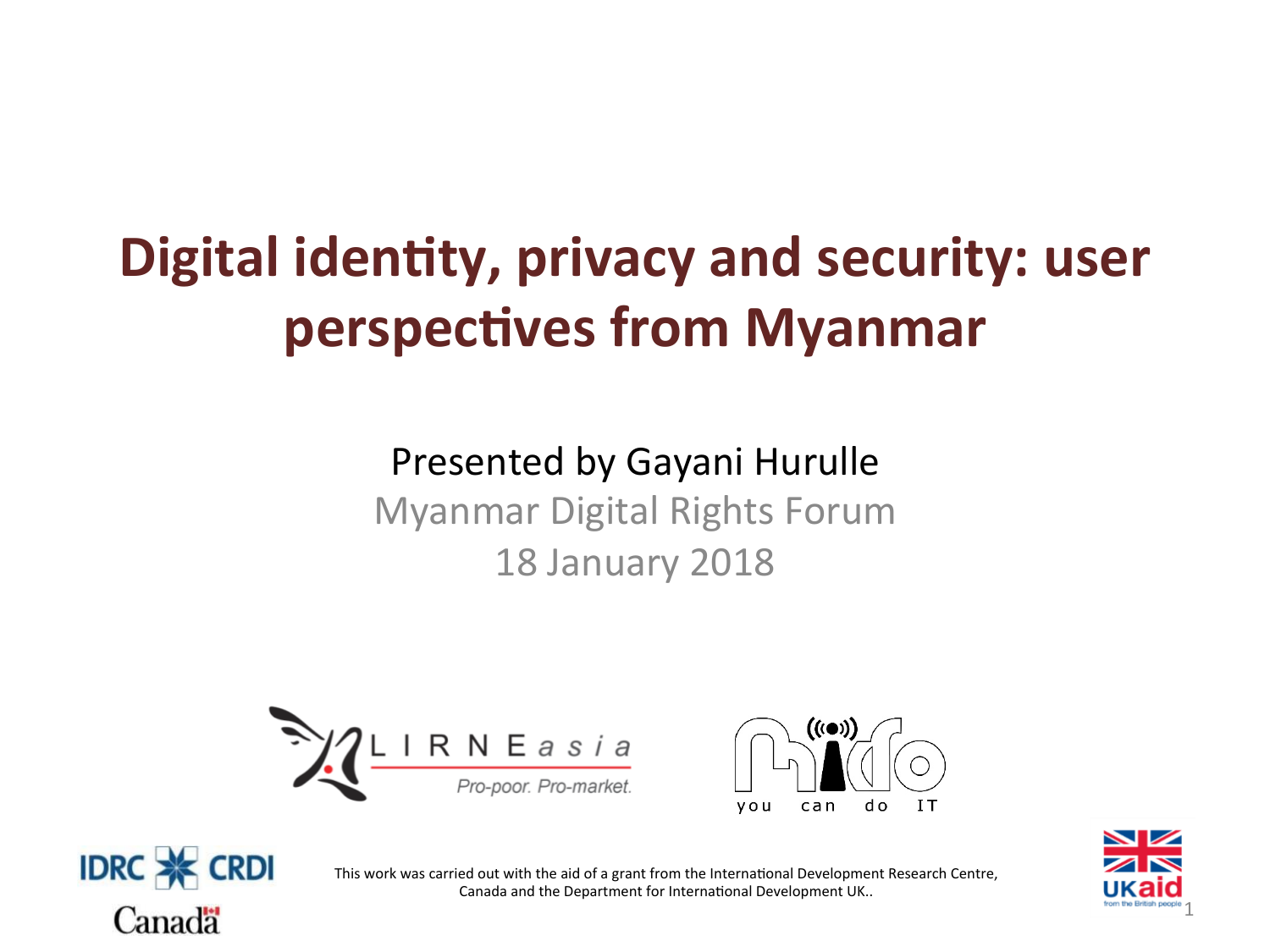### **Internet users sampled through quantitative and** qualitative methods

#### Qualitative

- Focus group discussions and in depth interviews in Yangon, Mandalay and Kachin
- 95 respondents
- August-September 2017

#### Quantitative

- Online survey sourced from Kantar TNS Connected life panel
- 403 respondents
- October-November 2017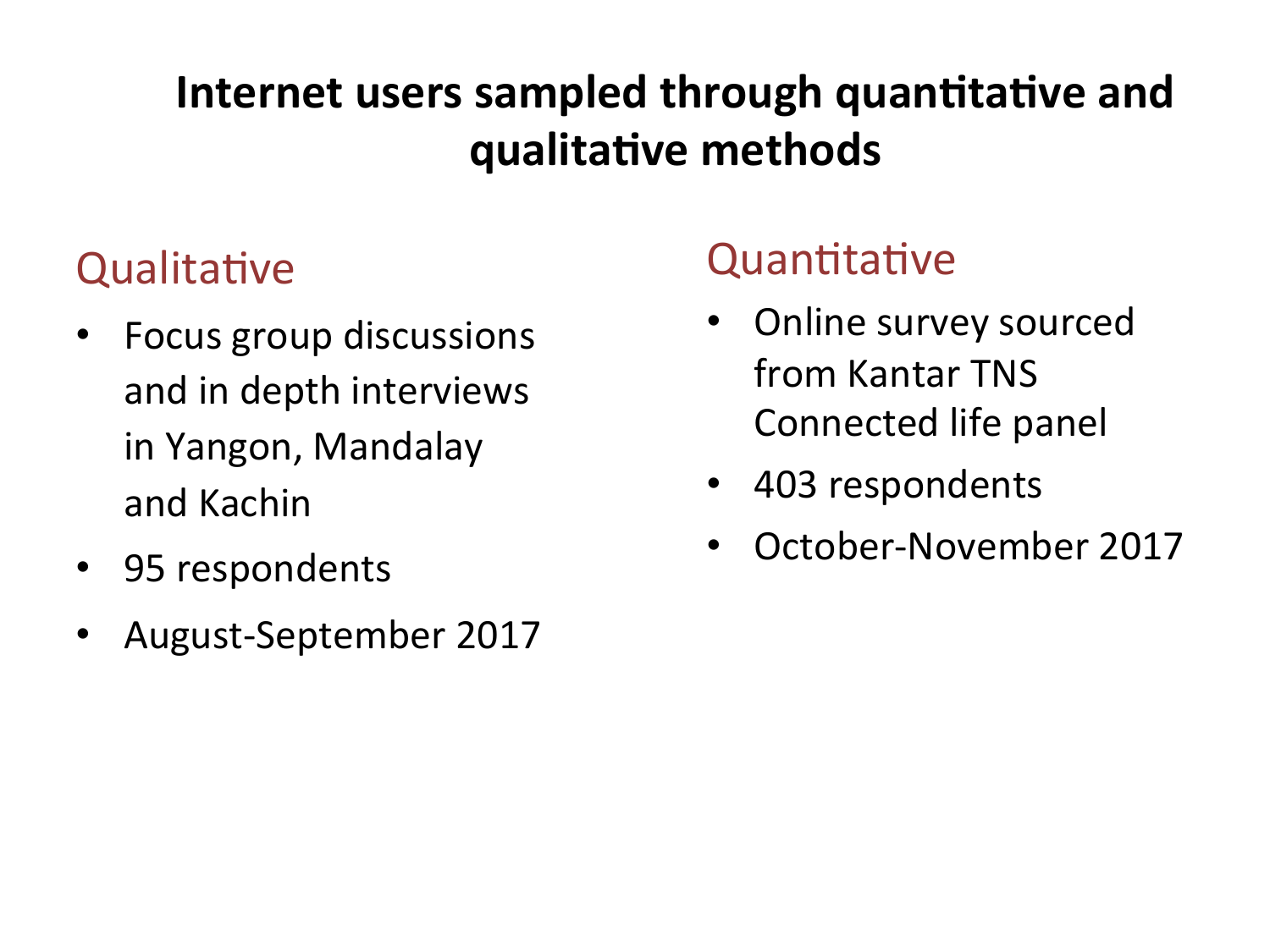#### **Reluctance to engage in political discussions observed, often for the sake of retaining friendships**

*"[Poli'cal discussions] are not related to me. Yes, poli'cs is everyone's concern.* However, I do not get involved in businesses that are not *mine.* The main thing is for my family to be peaceful and to have a *good life."* 

Male, 35, SEC D, Mandalay (R10.3)

*"I have many friends who are [of] na'onali'es different [to] mine. When I meet up with them at the tea shop, they say "damn KIAs". When they say like that, I tell them they are right... If I argue, it will get worse.* I don't know what their intentions are. I want to retain these *friendships"* 

Male, 41, SEC A, Myitkyina, Pro-KIA (IDI3)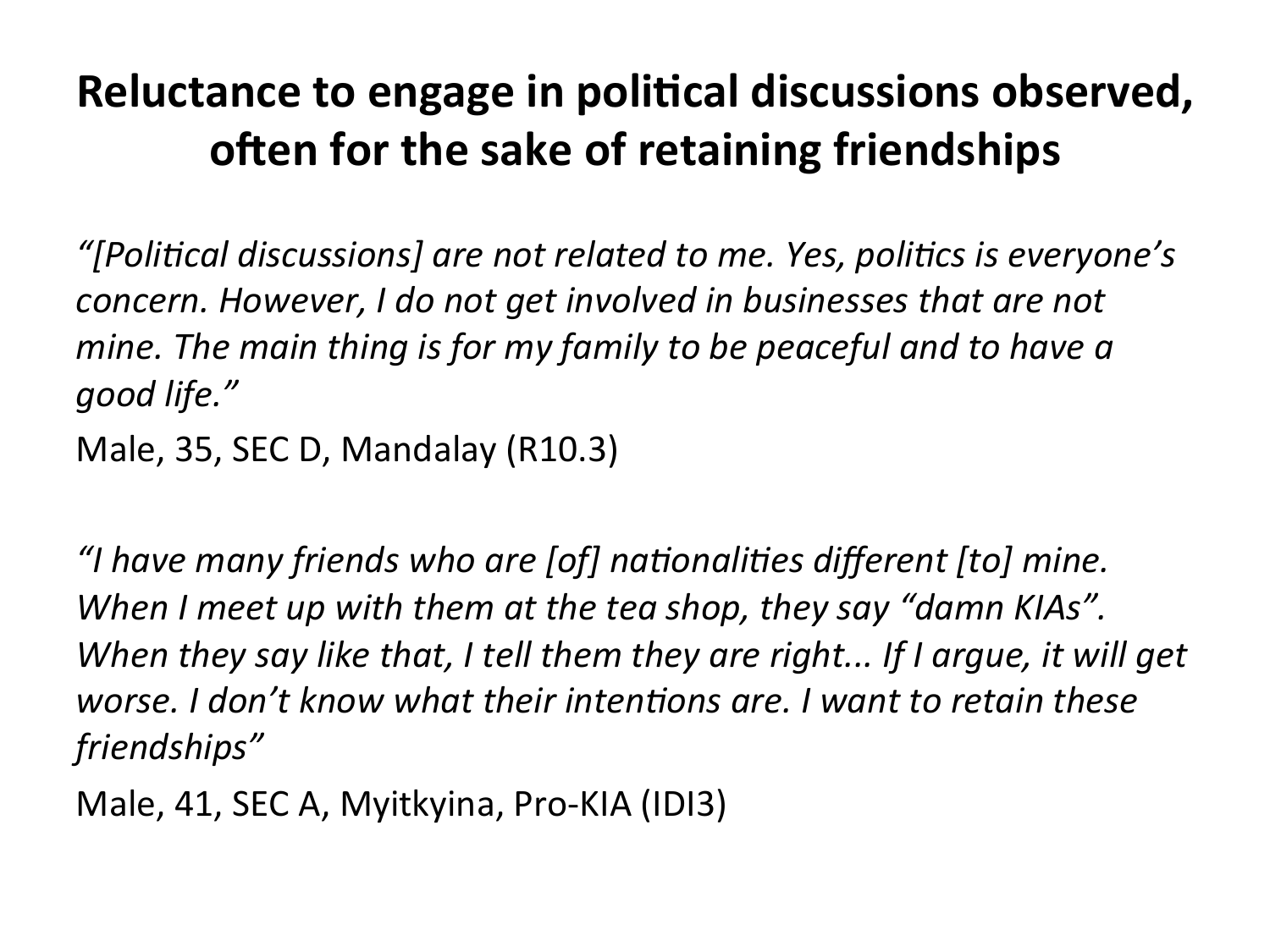#### Is the Internet a platform for voicing thoughts without **fear?**

"At the tea shop, there are so many different people and different *ethnic groups. In this current situation we cannot say everything we want openly, even though it is free now. However, online, we talk to each other about anything we want without needing to be afraid."* Male, 35, SEC B, Myitkyina (R5.4)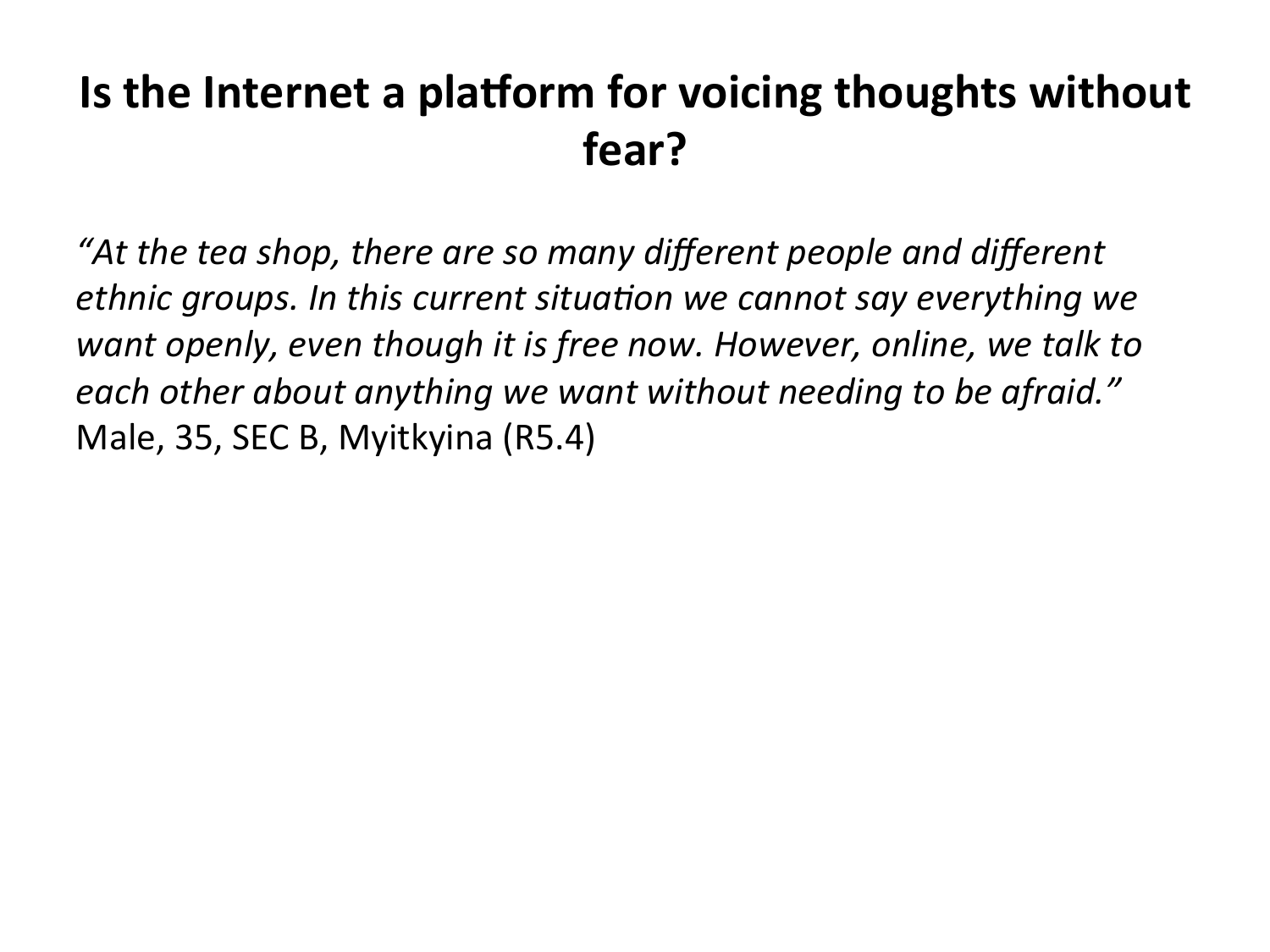#### **40% used an anonymous account, often used to engage in** political discourse

Use of an anonymous account **(% of respondents)** 



*"Without showing my iden'ty, I can engage in preven'ng misconceptions, or state my opinions on local and international news without getting my name hurt...* I can *take the news without letting my iden'ty be revealed. So, I use nicknames or other funny names with profile pictures like cartoon characters."*  Female, 38, SEC D, Yangon (R15.1)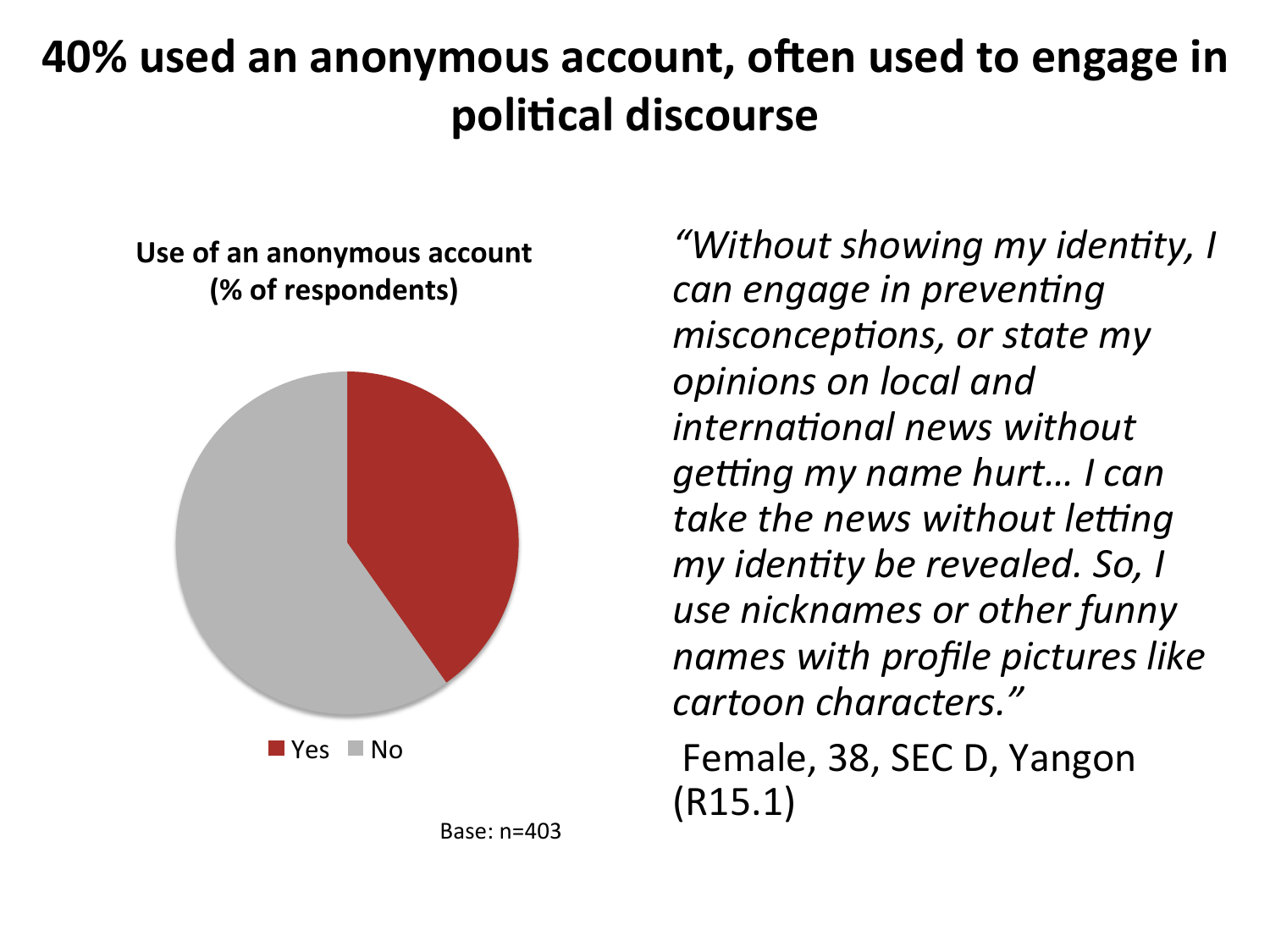#### **37% used more than one Facebook account**

**Number of Facebook accounts belonging to an individual (% of respondents)** 



Base: n=403, Male: n=236, Female: n=167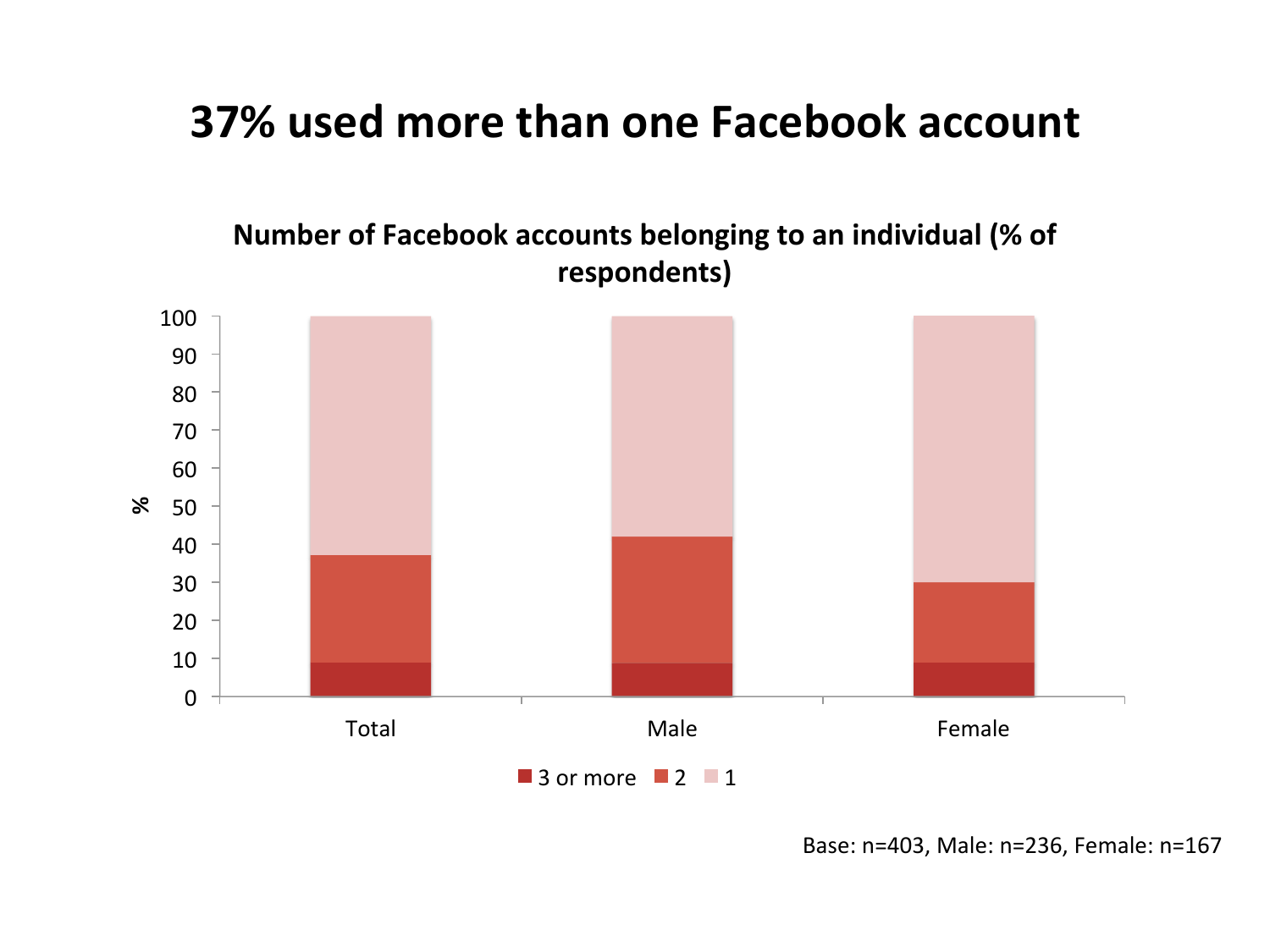#### **Ethnic underpinnings associated with use of multiple accounts**

*"One time, people in the comments section [of one of my posts] got into an argument. After that, I decided to use two accounts for different purposes. One is with my Kachin name [for] my relatives and friends from the same ethnicity. The other one is with my Burmese name and it is for activities where there could be negative impact if I* used my Kachin name. [This is] for political or other controversial views. Since then, I [haven't had] any problem."

Female, 25, SEC B, Yangon (R2.1)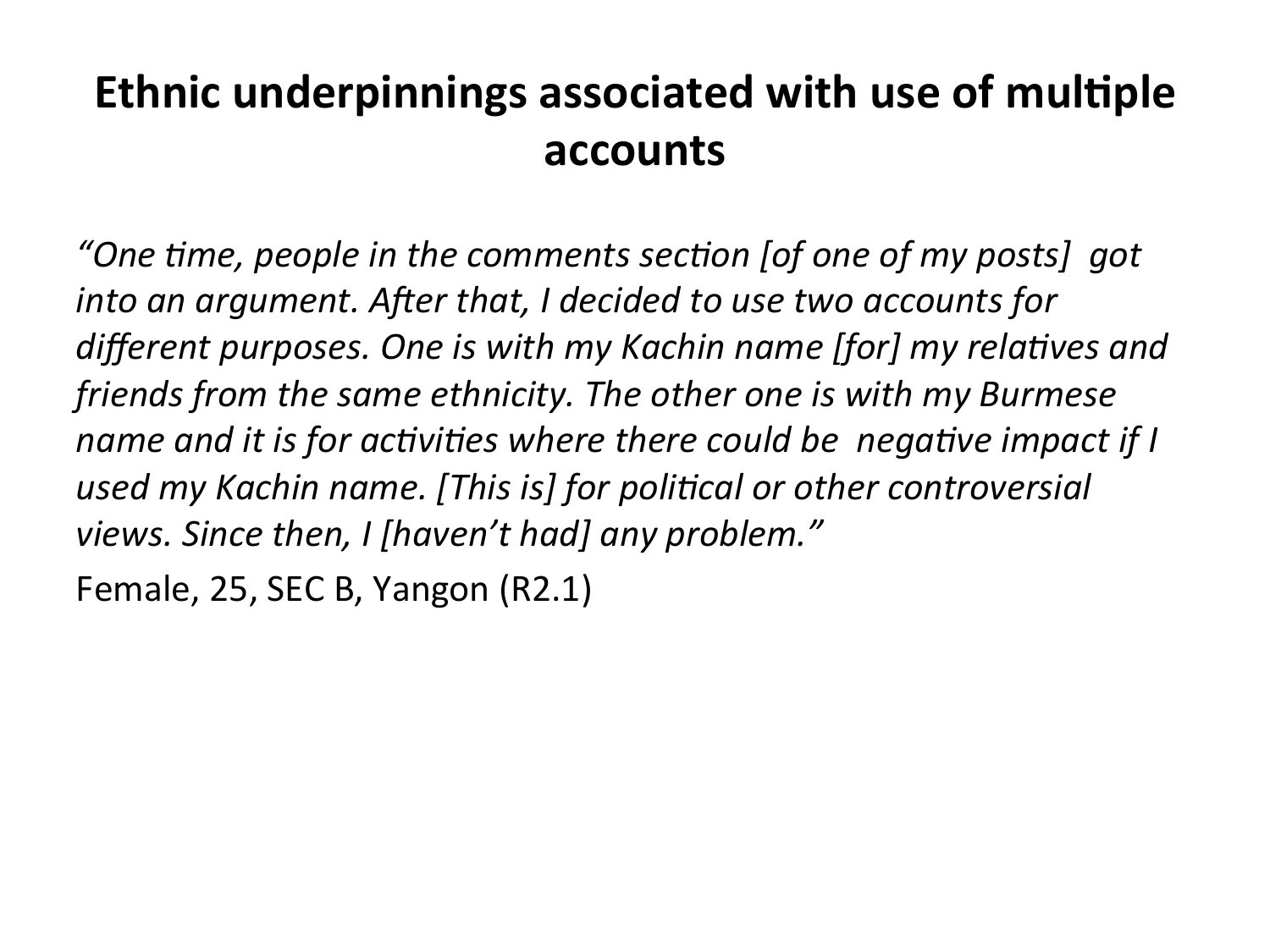#### **Some young women refrained from uploading their photographs due to concerns of the pictures being misused**

*"I didn't use my real photo because the people with different opinions in politics can target me and threaten me. I also afraid of Photoshop* and the people who can put pressure me."

Female, 26, Social influencer, Yangon (IDI5)

"I think rather than taking actions after things happen, it is better to take precautions." Female, 26, SEC B, Yangon (R2.5)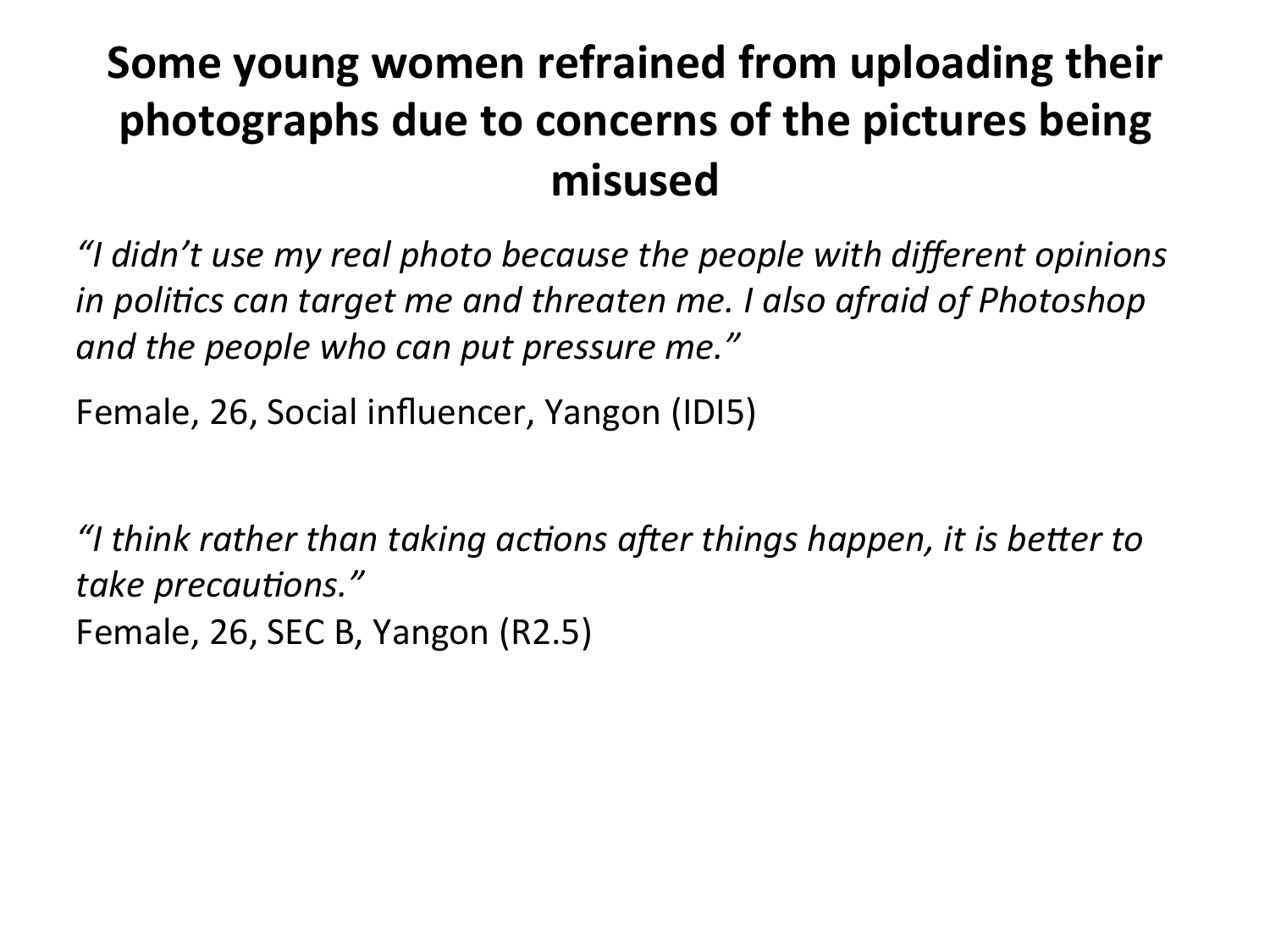#### Access to justice systems limited to a few with connections?

*"Some girls Photoshopped a picture of mine on a different page. First they denied [doing it], but after my brothers got involved, they admitted* [to] doing it, but still refused to take down my picture.

*I* tried to report those girls to the police, but their parents were *government workers who have authority.* So, the policemen stood up *for them and encouraged me to just forgive them. What else I could* do? I decided to let it go"

Female, 25, SEC B, Yangon (R2.2)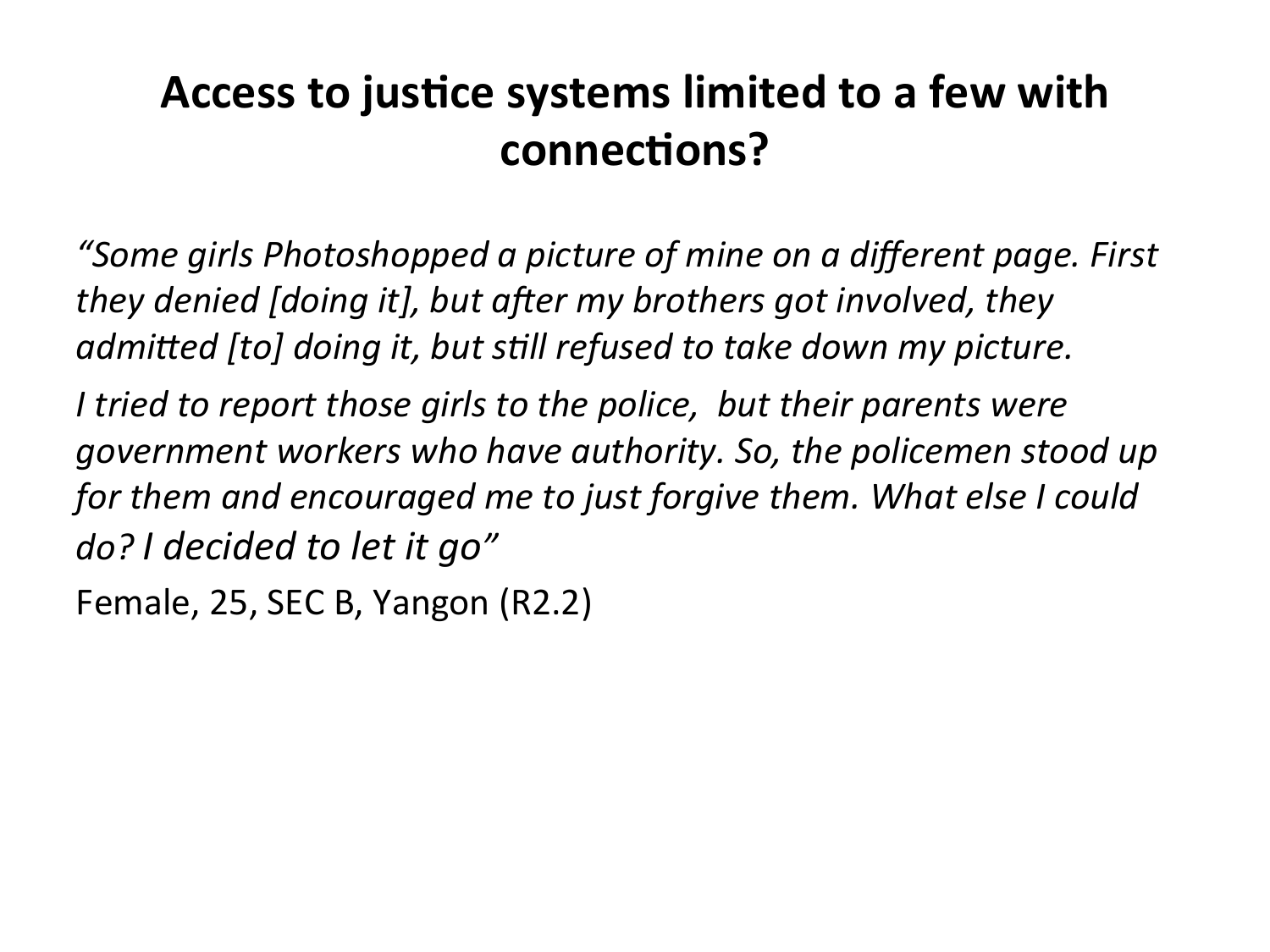#### Uploading family, partial photographs seen as means **of preventing misuse**

*"I upload family pictures on Facebook. These days, people say that posting your pictures is risky. So, I stopped uploading those."* Female, 32, SEC C, Mandalay (R9.4)

*"[I rarely upload] full body image pictures– maybe just my head or only the upper part of my body… I have heard that it is easier to photoshop full body images"*

Female, 25, SEC B, Yangon (R2.4)